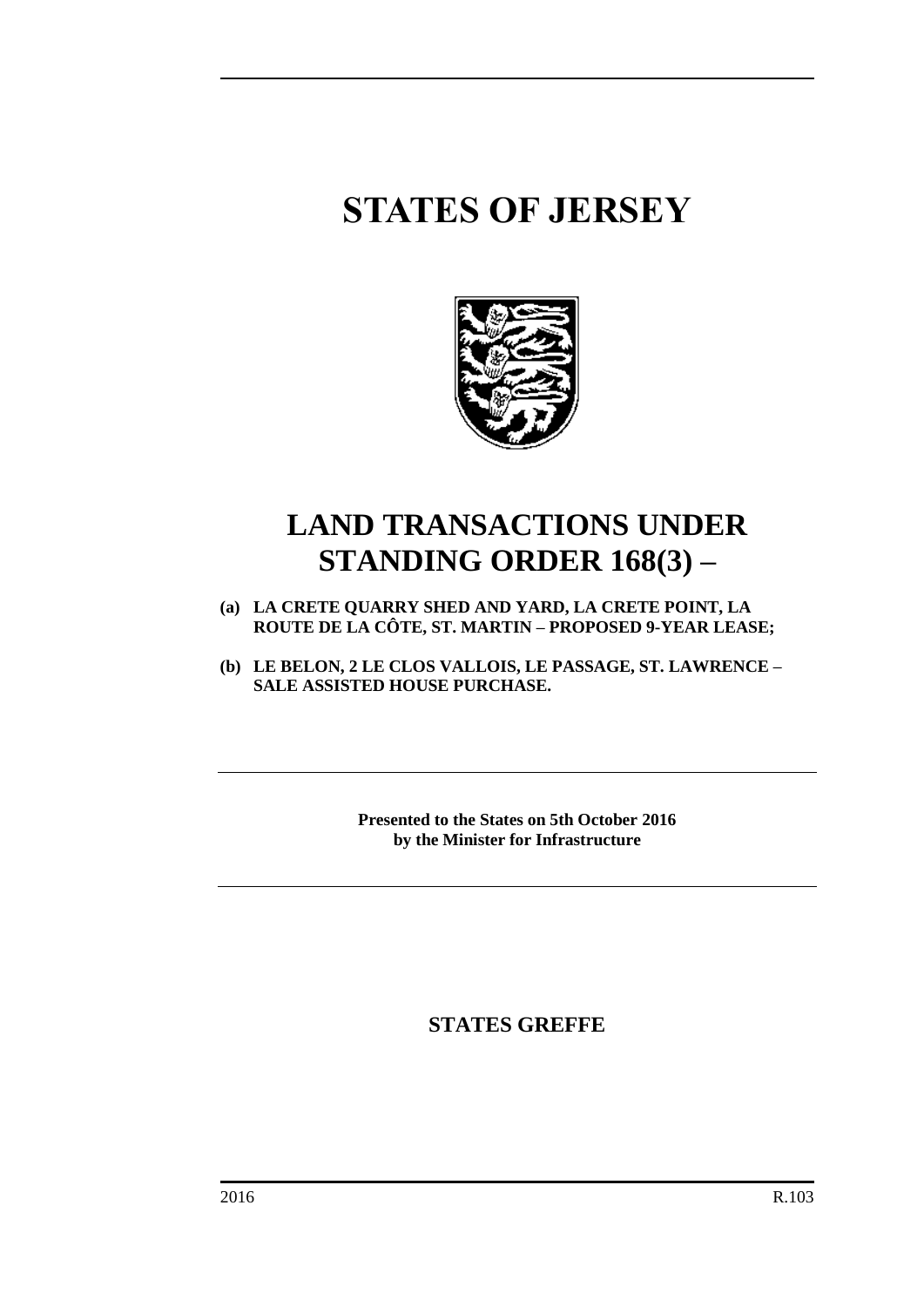#### **REPORT**

**Decision(s):** Under Standing Order 168(3) the Minister for Infrastructure hereby notifies the States that he has accepted the recommendation of the Property Holdings Department to agree to the following –

### **(a) Land transaction –**

To approve a 9-year lease of the shed and yard at La Crete Quarry to the preferred bidder arising from a recent marketing exercise, and as per the inprinciple terms set-out in the accompanying report.

The Minister hereby authorises, as applicable, the Attorney General and the Greffier of the States to pass any contract which is required to be passed on behalf of the Public; and the Director of Property Holdings to conclude any contract which is required to be concluded on behalf of the Public.

After the expiry of 15 days following presentation to the States the transaction may be concluded.

*(Drawing attached at Appendix 1.)*

*Further information on this decision can be found on <i>[www.gov.je](http://www.gov.je/)* under *Ministerial Decisions (reference MD-PH-2016-0061).*

#### **(b) Land transaction –**

- (1) To approve the cession and transfer of Le Belon, 2 Le Clos Vallois, Le Passage, St. Lawrence. The outstanding balance of the existing States loan will be secured by way of a hypothec in favour of the States.
- (2) To rescind MD-PH-2016-0044.

The Minister hereby authorises, as applicable, the Attorney General and the Greffier of the States to pass any contract which is required to be passed on behalf of the Public; and the Director of Property Holdings to conclude any contract which is required to be concluded on behalf of the Public.

After the expiry of 15 days following presentation to the States the transaction may be concluded.

*(Drawing attached at Appendix 2.)*

*Further information on this decision can be found on <i>[www.gov.je](http://www.gov.je/)* under *Ministerial Decisions (reference MD-PH-2016-0062).*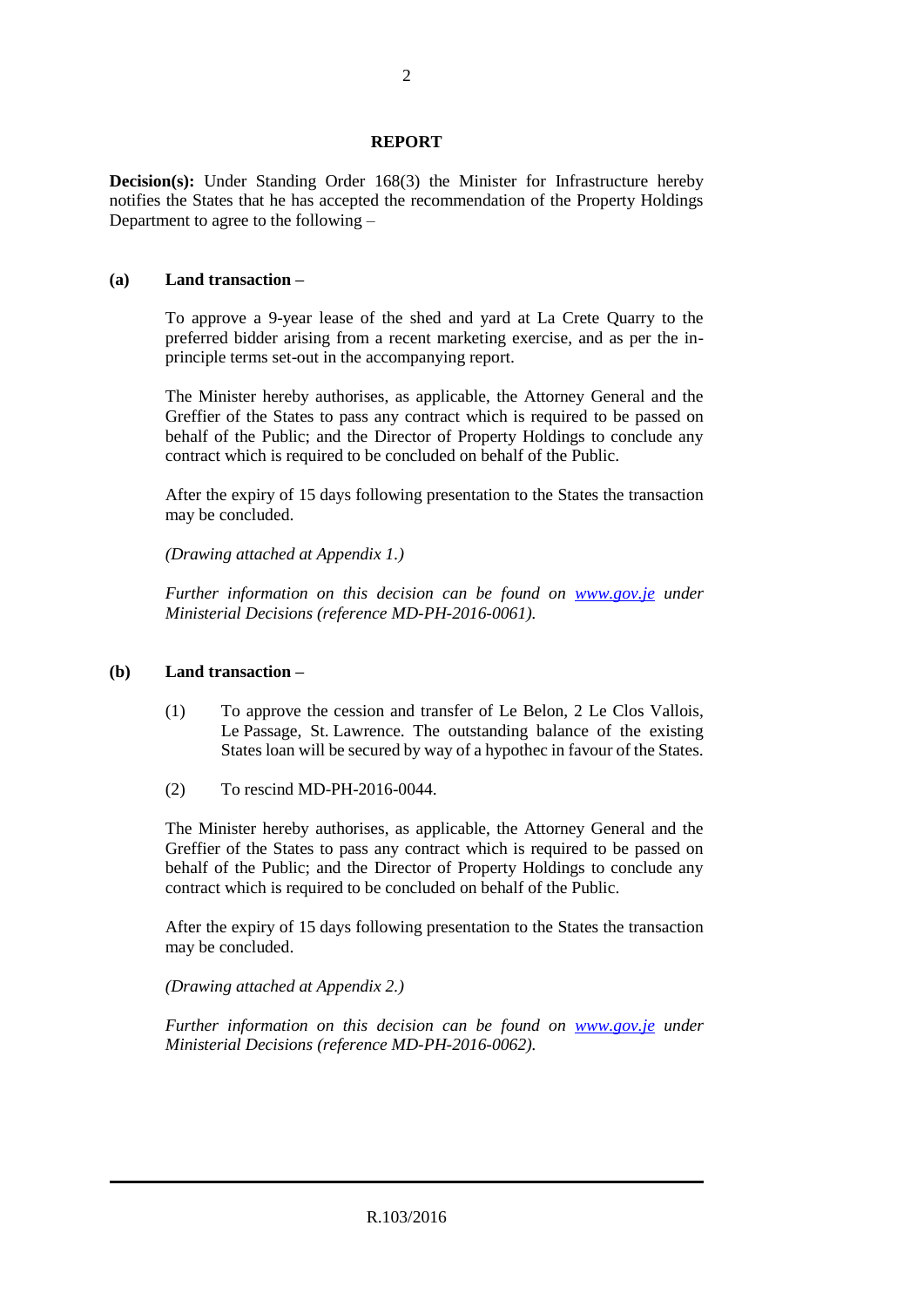

R.103/2016